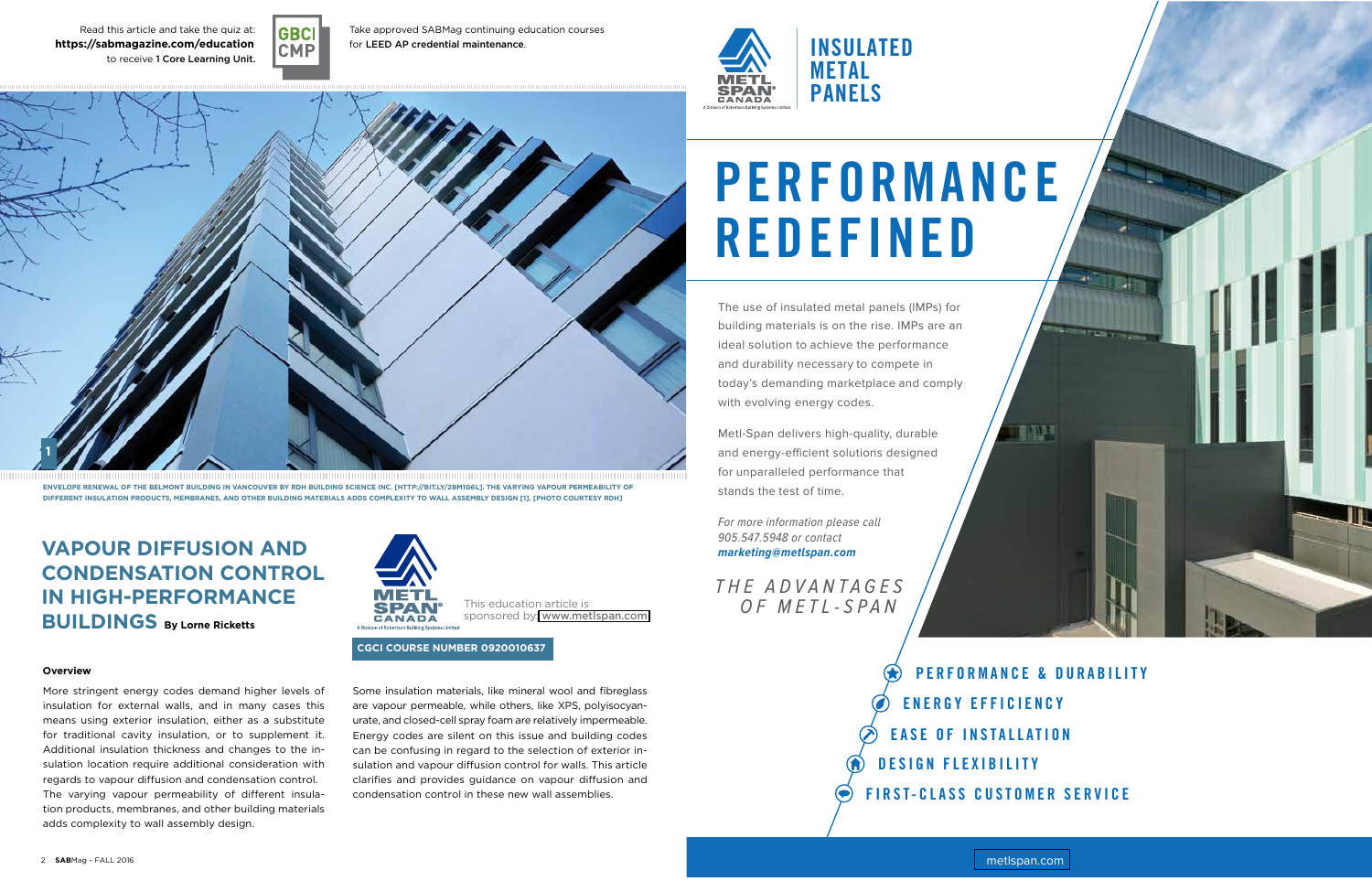### **Building Enclosure Basics**

An exterior wall physically separates the outdoor and indoor environments. The differences in temperature, moisture, and air pressure between the outdoors and indoors result in loads that the wall must control or accommodate. Insulation is used to control heat flow, an air barrier is installed to control air flow, and claddings, flashings and membranes are used to control water penetration. The selection of a particular arrangement of material layers, and the vapour permeance of those layers will control vapour diffusion.

### **Principles of Vapour Diffusion**

Vapour diffusion is the passage of vapour molecules through materials [e.g. wood, insulation, drywall, etc.] as a result of vapour pressure differences.

Vapour diffusion flow always occurs through an assembly from the high to low vapour pressure side, which most often is from the warm side to the cold side because warm air can hold more water than can cold air. In cold climates, this means that vapour diffuses primarily from the heated interior to the colder outdoors.

Overall, the direction of the vapour drive has important ramifications with respect to the placement of materials within a wall assembly. Improper use of vapour impermeable materials within a wall can lead to condensation on colder surfaces and lead to damaged materials and fungal growth.

To control vapour diffusion within wall assemblies, vapour retarding materials are used. All building materials provide some resistance to vapour diffusion that varies depending on the properties of the material. These properties can change with the relative humidity and mois-ture content, age, temperature, and other factors. Vapour resistance is commonly expressed using the inverse term "vapour permeance" which is the relative ease of vapour diffusion through a material. Building codes group materials into classes [Classes I, II, III] depending on their vapour permeance values. Class I [<0.1 US perm], and Class II [0.1 to 1.0 US perm] materials are considered impermeable to near impermeable respectively and are known as "vapour barriers". Some materials that fall into this category include polyethylene sheet, sheet metal, aluminum foil, some foam plastic insulations [depending on thickness], self-adhered [peel-and-stick] bituminous membranes, and many other construction materials.

Class III [1.0 to 10 US perm] materials are considered semi-permeable and typical materials that fall into this category include latex paints, plywood and OSB [depending on the relative humidity], and some foam plastic insulations [depending on thickness].

> When air leakage does occur, it can carry moisture with it, and if this air then comes in con-tact with a surface that is below the dew point temperature of the air, condensation can occur. The dew point temperature is the temperature at which the air is 100% saturated with moisture, and consequently if the air is cooled below this temperature, it can no longer hold all of the moisture it contains and it will deposit the moisture on these colder surfaces. Condensation from air leakage can deposit significant amounts of moisture within a wall and potentially lead to fungal growth and/or degradation. **FIGURE ALL SECTION SHOW ALL SECTION SHOWING HOW VENTILATING BEHIND AN**

The Class of vapour retarder [I, II, or III] is used within many building codes and building enclosure design publications to provide guidance for the selection of appropriate vapour control layers within wall assemblies in North American climate zones. This guidance is also based on the expected indoor conditions for certain building types which is related to exterior climate, indoor moisture generation rates combined with ventilation rates.

Figure 1 illustrates how a vapour retarder can be used in a cold climate to control the diffusion of vapour through a wall assembly.

Vapour diffusion is typically thought of as a negative phenomenon, one that needs to be completely stopped. In reality, vapour diffusion is also a positive mechanism that can be used to the designer's benefit, and is a very important drying mechanism for a wall assembly. In fact, vapour diffusion is the only process through which the concealed spaces of most wall assemblies are able to dry in service.

The control of vapour diffusion within a wall assembly is a balance of minimizing or managing wetting sources and maximizing drying potential should the wall be constructed wet, or somehow be wetted in-service. This is particularly important with highly insulated wall assemblies as more insulation means less heat energy is available to dry moisture from within assemblies.



**Figure 1: Schematic of wall assembly showing how a vapour barrier controls diffusion of water vapour into and through a wall assembly.** 

### **Air Leakage**

While vapour diffusion is a relatively slow process which can take extended periods to accumulate enough water to be of concern, air leakage in wall assemblies can act much more quickly and deposit large amounts of water in a short period of time. Air leakage is driven by air pressure differences between the interior and exterior of a building which can be created by a number of different factors including ventilation systems, wind, and the stack effect [created by indoor to outdoor temperature differences]. These pressures drive air through wall assemblies from the high pressure side to the low pressure side. Importantly, air pressure differences are not the same as the vapour pressure differences which drive vapour diffusion.

To control air leakage in building enclosure assemblies like walls, an air barrier is installed. Unlike diffusion, air leakage is not typically governed by material properties of this air barrier. Instead, air leakage most often occurs at discontinuities and interfaces [i.e. holes] in the air barrier. Consequently, prevention of air leakage depends primarily on detailing, material compatibilities, and quality control during both the design and construction process. Notably, air leakage can bypass the vapour barrier and consequently is an independent phenomenon from vapour diffusion.



**impermeable cladding can facilitate drying.**

### **Stud Cavity Insulated walls**

In cold climates, walls which are insulated only within the stud cavity provide vapour control with a vapour retarder on the interior side of the assembly. This is often provided using a polyethylene sheet vapour barrier, though other options such as vapour barrier paint, kraft paper, and smart vapour retarder products are also used. This interior vapour retarder limits the diffusion of moisture through the wall assembly towards the exterior.

Outward vapour diffusion drying can still occur from within the wall cavity to the exterior through the vapour permeable sheathing, membrane, and cladding. If this vapour retarder is not provided, vapour could diffuse from the interior towards the exterior. As the temperature drops across the insulation, for the same absolute humidity level [moisture] within the air, the relative humidity [RH] will increase, and when it comes in contact with a cold surface [below the dew point temperature], water can condense within the assembly. Most commonly this occurs on the interior face of the exterior wall sheathing. Even where condensation does not form, high RH levels are conducive to fungal growth on building materials, so it is ideal to keep the RH below 80% the vast majority of the time.

For comparison with the previous scenario, consider a stud insulated wall assembly in a cold climate with a vapour retarder material installed on the exterior side of the insulation under wintertime conditions. Vapour diffusion in this scenario occurs from the interior to the exterior; however, moisture is prevented from diffusing outwards and will accumulate in the form of condensation, leading to damage. This is an example of what can happen when a vapour barrier is installed on the wrong side of an assembly. The vapour barrier in this scenario could be created by the wrong type of sheathing membrane, the use of excessive self-adhered bituminous membrane application at penetrations and details, or the installation of a vapour impermeable cladding such as fibre cement panel, glass cladding, or metal siding.

A straightforward way to address vapour impermeable claddings is to provide an airspace and ventilation behind the cladding so that airflow from the outdoors will remove moisture deposited on the cladding by outward vapour diffusion. As many commercial claddings are impermeable [i.e. metal, concrete veneer, etc], this is commonly achieved by the construction of a drained and ventilated rainscreen cavity. Venting of an impermeable cladding is illustrated in Figure 4.



**Figure 2: Schematic of wall assembly showing how a discontinuity in the air barrier can allow significant amounts of relatively moist air to enter a wall assembly and condense on colder surfaces such as the back of the exterior sheathing.**

### **Location of Vapour Retarders**

While vapour retarders can be used to control vapour diffusion and consequently prevent condensation, installation of these types of materials at the wrong location within an assembly can also cause significant moisture problems. Typically, there are two conditions that can be created which are detrimental: wrong side vapour retarders, and double vapour retarders.

Wrong side vapour retarders refers to when a vapour retarder is placed on the low vapour pressure side [typically the cold side] of a wall assembly. Locating a vapour retarder in this way restricts vapour diffusion through the wall and creates a potential condensing plane within the wall assembly.

Double vapour retarders refers to when a vapour retarder is installed at two different locations in an assembly such that any moisture which manages to get between them is unable to dry effectively. When the materials between the vapour retarders are moisture sensitive, this trapped moisture can potentially lead to damage. Moisture between the vapour retarders may be the result of air leakage, rainwater ingress, or built-in construction moisture. Figure 3 illustrates schematic wrong side and double vapour retarder situations.



**Wrong Side Vapour Retarder**



**Double Vapour Retarder**

**Figure 3: Schematic wall sections showing how a wrong side vapour RETARDER CAN LEAD TO MOISTURE ACCUMULATION ILEETI, AND HOW A double vapour retarder can trap moisture within a wall assembly and limit drying.**